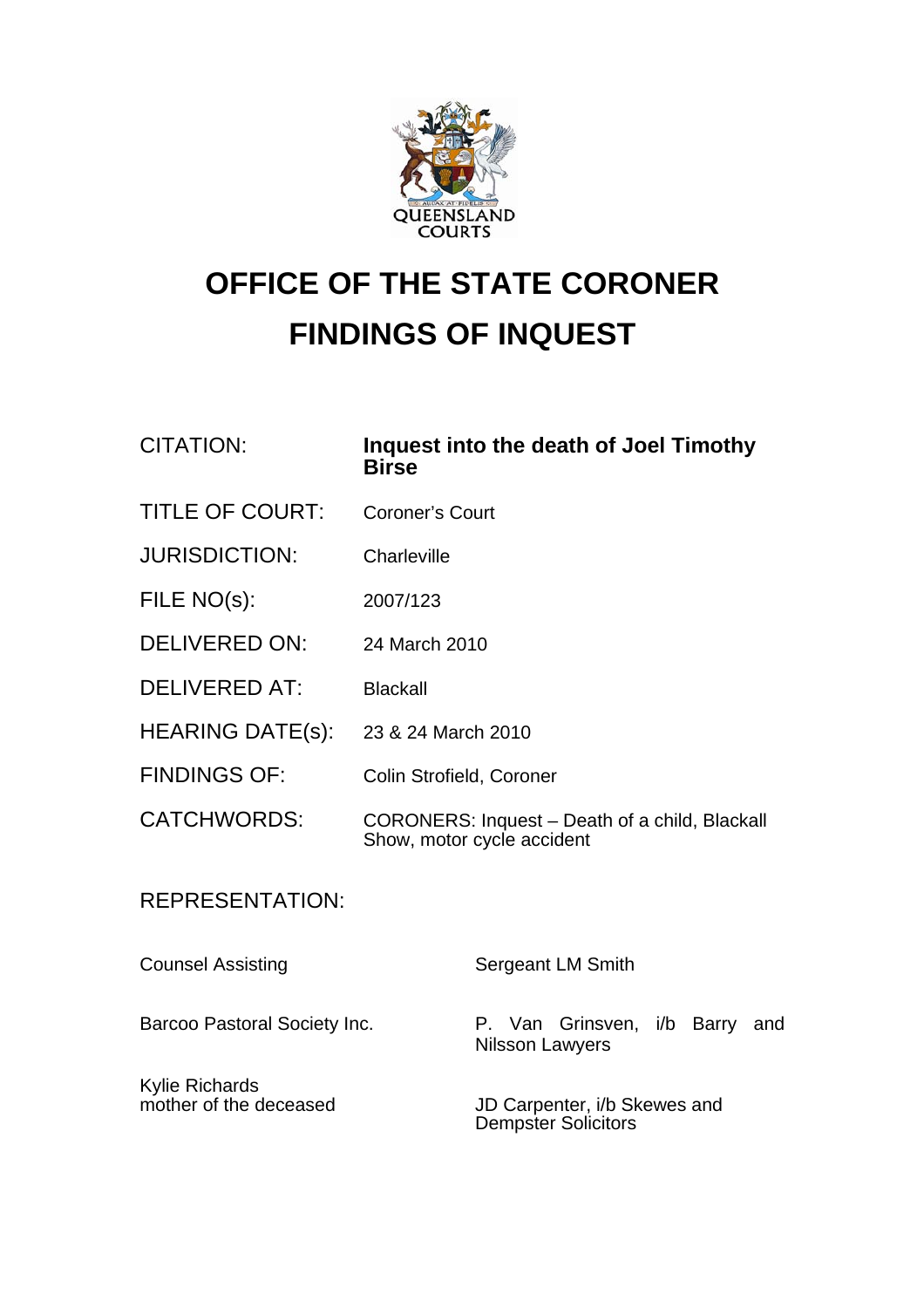The *Coroners Act 2003* provides in s45 that when an inquest is held, the coroner's written findings must be given to the family of the person who died, each of the persons or organisations granted leave to appear at the inquest and to various specified officials with responsibility for the justice system. These are my findings in relation to the death of Joel Timothy Birse. They will be distributed in accordance with the requirements of the Act and posted on the web site of the Office of State Coroner.

The Blackall Show was held over the weekend of the 5 and 6 May 2007. Part of the activities being conducted at the show involved a junior motorcycle event. It seems that this activity, once reserved for and associated with horses, was a motorcycle gymkhana. One might opine that the motorcycle has now almost completely replaced the horse in many rural locations.

Joel had travelled with Mr Bird, his aunt's then partner, to collect a Yamaha RK50 mini-bike from an address here in Blackall. From there they travelled to the Blackall showgrounds.

After attending to the registration requirements and processes with Mr Bird, Joel kick-started the motorcycle and went for a warm up ride. As Mr Bird needed to travel the short distance back to his residence to collect some water he told Joel not to ride the motorbike and to leave it parked until the event started.

In the short time that Mr Bird was away from the showgrounds a dreadful and tragic accident occurred. Joel's motorcycle collided with a motorcycle ridden by another young boy, Hugh Hayne. Hugh was almost three months short of his  $10^{th}$  birthday.

Despite their apparent tender years both boys, it seems, were not inexperienced motorcycle riders.

Hugh had arrived at the showgrounds with his parents about 15 minutes prior to the scheduled starting time of the junior motorcycle events. After also attending to the registration requirements and processes with his mother, Hugh started his motorcycle and went for a warm up ride. Perhaps some 10 or so minutes later the dreadful and tragic accident occurred.

An ambulance was summonsed. Exhibits 1 and 9 indicate the call was made to the Queensland Ambulance Service at the 9.12am on the 6 May. At 9.14am an ambulance was dispatched, arriving at the accident scene some six minutes later at 9.20am. The ambulance records revealed the ambulance arrived at the Blackall Hospital at 9.30am.

Prior to the arrival of the ambulance at the showgrounds the officer-in-charge of the Queensland Ambulance Service here in Blackall and a registered nurse provided professional assistance to Joel. Both of these people happened to be at the showgrounds but they were not there in any official capacity.

Joel had suffered a fatal penetrating wound to his right temporal bone. No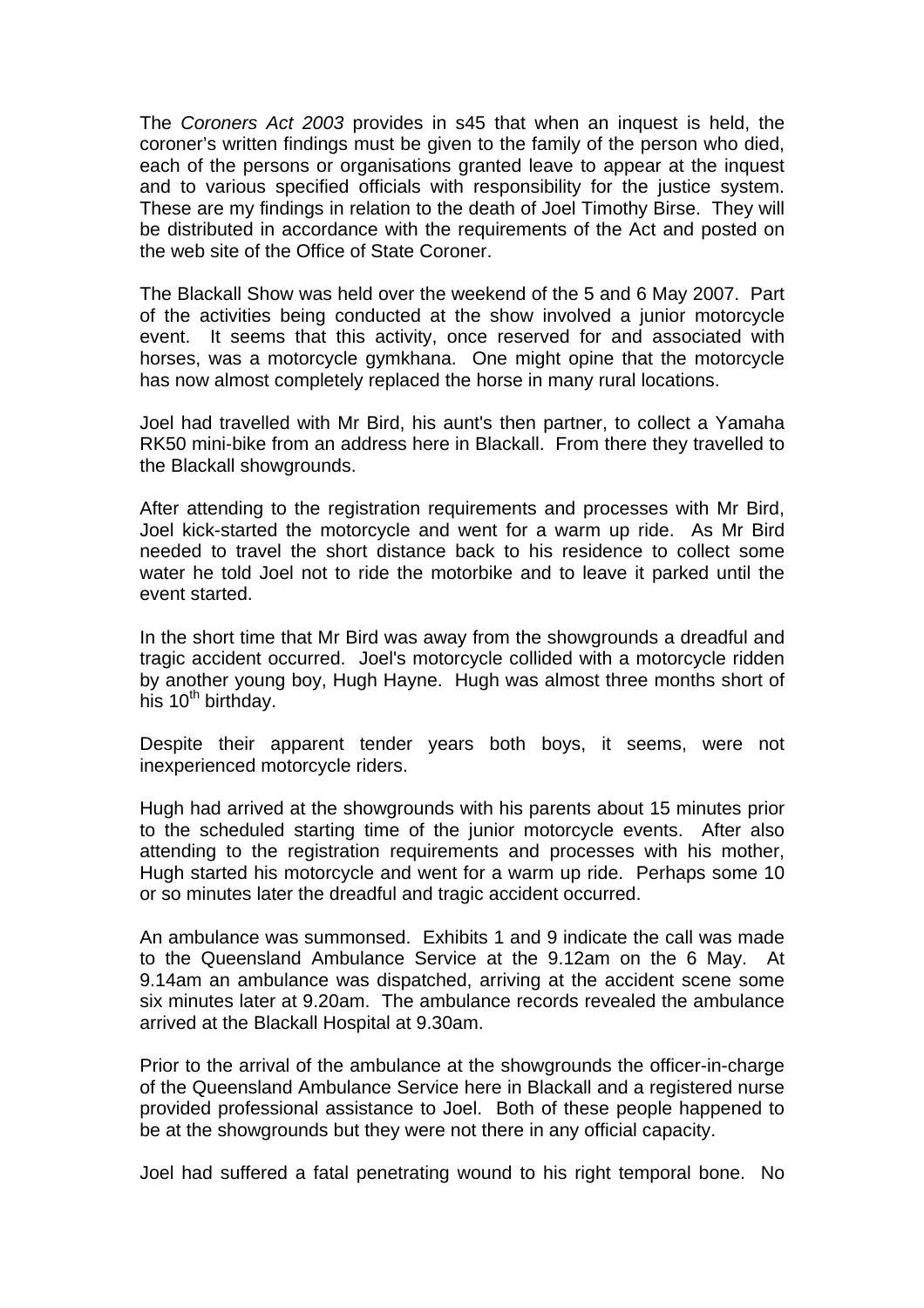other injury or bruising was noted at autopsy.

Both boys were wearing helmets at the time of the accident. The wearing of long pants, appropriate shirt and footwear and, not surprisingly, a helmet was a mandatory requirement for participation in the motorcycle events.

It is perhaps speculation that the helmet worn by Joel was ill-fitted or a helmet belonging to an older person. Hugh, slightly older than Joel, was wearing a helmet the same size as Joel's.

It remains uncertain how the penetration to Joel's right temporal bone occurred.

The temporal bone where the puncture occurred was between one and two millimetres in thickness and the fracture of the bone measured 40 millimetres vertically and 30 millimetres horizontally.

Although the helmet was not retained and was appropriately destroyed by the Queensland Police Service, the helmet worn by Joel was a medium 57 to 58 centimetre size full-face O'Neal 694 brand helmet. The photographs taken by police of the helmet do not disclose any penetrating damage to the helmet itself.

Mr Bird's short absence from the showgrounds, that is when he returned to his residence to obtain the water, meant parental or guardian supervision was also absent during that time and it was during that time that this dreadful and tragic accident occurred.

The weight of the evidence causes me to conclude that neither boy, or for that matter any competitor, was at any time prior to this dreadful and tragic accident riding in anything other than an orderly and appropriate fashion.

The loss of Joel was, as I have said, the result of a dreadful and tragic accident. Although some witnesses touched on what steps might have prevented the accident occurring, such suggestions were made with the benefit of hindsight.

As I am required pursuant to the provision of the *Coroners Act 2003* I make these formal findings:

**Identity of the deceased -** The deceased person was Joel Timothy Birse.

**How he died - On the morning of Joel was riding a Yamaha** RK50 mini-bike when a collision occurred with a Honda CRT 80F mini-bike at the Blackall Show. Both riders were wearing helmets. Joel died on the 6th of May 2007 here in **Blackall**